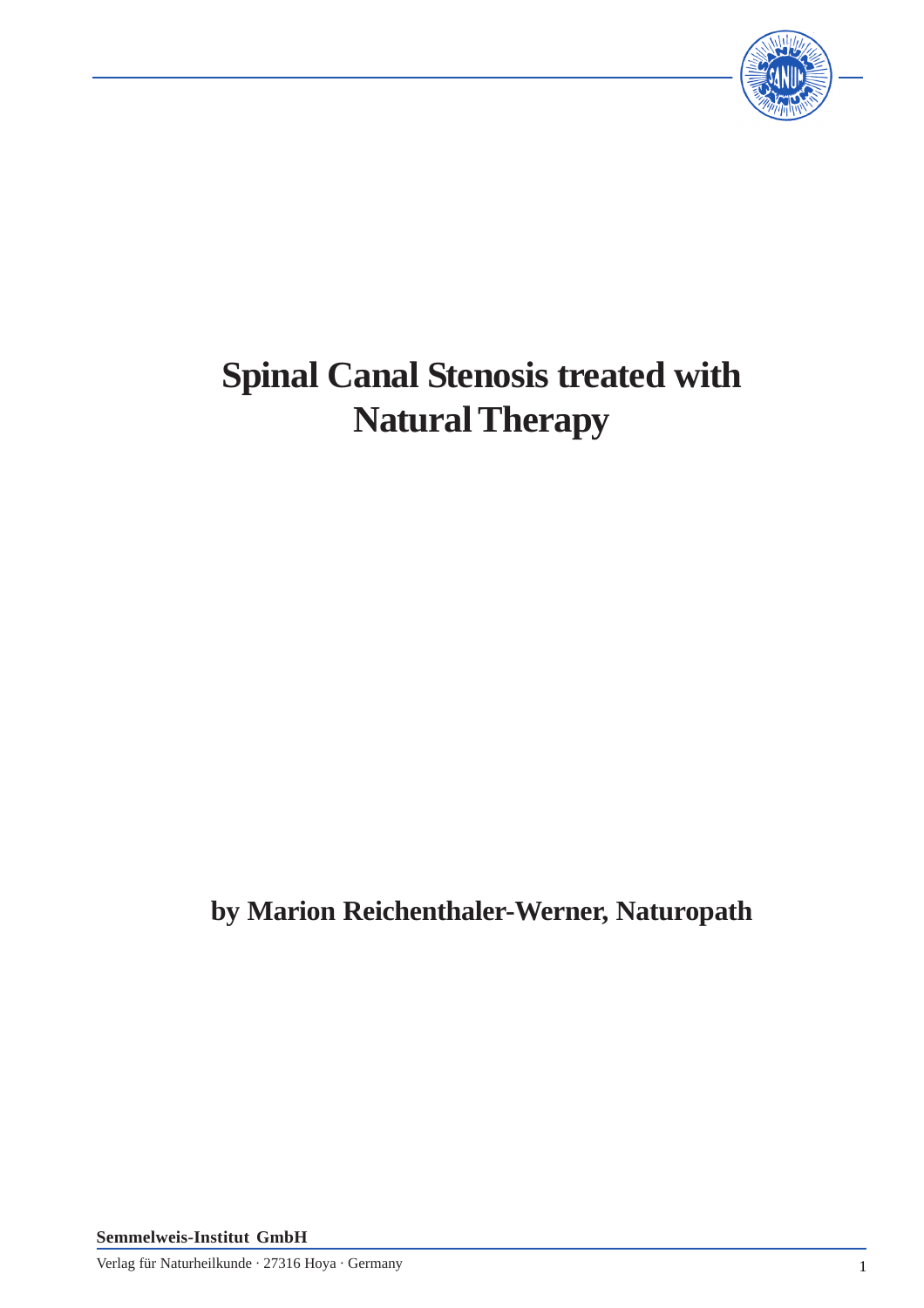

*In the case of this illness, we are dealing with an inherited or acquired narrowing of the canal of the spinal cord, the lumbar region being the area most frequently affected.*

*Acquired stenosis of the spinal canal mainly affects people over the age of 50, and is a result of wear and tear (damaged discs, etc.) or incorrect posture or strain. The complaints depend partly on which section of the spine is affected, and partly on whether the stenosis of the spinal canal is situated more centrally or more laterally. Patients complain of pain extending from the small of the back into one or both legs, numbness, formication, restricted movement and strain, as well as circulatory disturbances (spinal claudication).*

*A differential diagnosis must be made between this and arthroses, arthritis, disc prolapses, spaceoccupying processes and circulatory disturbances of arterial origin.*

*If surgery is performed, the tissue which is encroaching on the spinal canal is removed, thus restoring the space required for the nerves and blood vessels. Possible complications of such intervention (rare though these may be) include nerve damage, damage to the sheath of the spinal cord, or to the blood vessels, not to mention any infection of the wound.*

*Thus, any alternative treatment which can achieve relief from complaints without the risk of*

*side-effects is to be preferred; it is also the case that a change of lifestyle, movement patterns and eating habits can bring about a stabilising, regenerative effect, especially in conditions resulting from wear and tear, such as spinal canal stenosis.*

#### **Initial casetaking**

On 29. March 2006 I was consulted by a 78-year-old lady suffering from atrocious back pain and associated restrictions in her movement. The patient told me that she required daily doses of strong painkillers (she was taking Valoron, Tramadol and Tilidin in alternation in the form of tablets and drops). Her orthopædic specialist had diagnosed spinal canal stenosis (L3-5), spinal claudication, narrowing of the foramen (L5/S1) and osteochondrosis  $(L1/2$  and  $L5/S1$ ).

The patient had already been referred to a clinic for spinal decompression surgery. However, she was afraid that this operation might result in paraplegia, and she was therefore exploring other possible therapeutic alternatives.

#### **Procedure**

After examining her thoroughly, I expressly informed the patient that we would simply attempt a course of treatment. I recommended her to seek information at the earliest opportunity regarding various surgical techniques. This she declined to do.

#### **Treatment**

- Dietary change/increasing daily fluid intake to 1.5 litres.
- Alkaline foot-baths in the evenings.
- To massage in Dolo-cyl oil® (this is a blend of Hypericum and Arnica oils with various essential oils).
- To take a midday rest lying down (up to then she had rested sitting in an armchair).
- Jin-Shin-Jyutsu finger exercises.
- Auricular Therapy.
- SANUM preparations.
- Carenal® (a blend of various vitamins, especially B-group, zinc, selenium, chromium)
- Schüssler's biochemic tissue salts Nos. 1,3,4,7,8,10 and 11 (15 tablets three times daily "hot", using the ,,shotgun method").
- Procain to be totally avoided on account of the existing medication/painkillers.

# Dietary change

The patient was directed to increase the amount of raw or steamed vegetables and fruit, and low-fat accompaniments, in her diet, and on the other hand to reduce the proportion of meat, cheese (including goat's or ewe's-milk) and cooked meats (sausage etc.) She was to avoid pork completely, likewise cow's milk and cow's milk products.

She was to avoid sugar and white flour products in favour of wholemeal products, particularly in view of her pre-existing diabetes. She managed to put these recommendations into effect satis-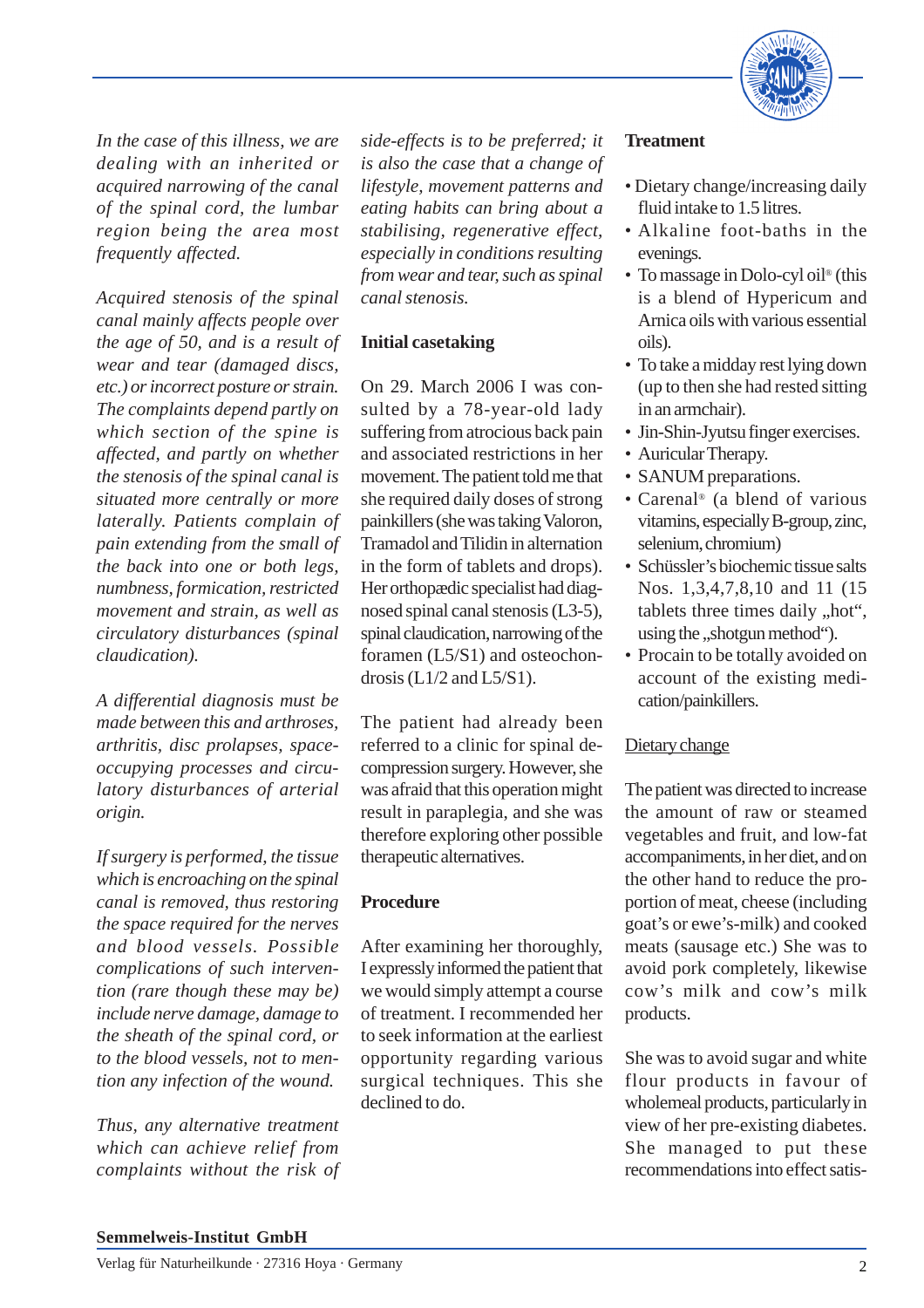

factorily, and she was also able to increase her fluid intake.

She described the alkaline baths and massaging in of the oil as beneficial, and the Jin-Shin-Jyutsu finger exercises as relaxing. The midday rest lying down clearly gave her and her back greater relief than had previously been the case in a sitting position.

The Jin-Shin-Jyutsu finger exercises serve to balance one's energy. They are very simple: the fingers of one hand are held by the other hand – either sequentially or according to some prescribed plan. The finger which is being held lies in the palm of the holding hand and is surrounded by the fingers of that hand. This may last for 5-10 minutes per finger. Frequently, though not always, a pulsation is noticed in the finger being treated, and after a while, this dies down. These finger exercises may be performed unobtrusively whilst watching television, going for a walk or carrying on a conversation with somebody else.

#### Medicinal treatment

SANUVIS 2X and HEXACYL drops: the dose of both to be gradually increased from 3 drops twice a day to 5 drops 3 times a day.

NIGERSAN 4X capsules: 1 capsule 3 times daily.

Carenal® tablets: One tablet in the morning and one at midday.

An i.m. injection twice a week of each of the following preparations:

NOTAKEHL 5X, 1 ampoule

VITAMIN B COMPLEX SA-NUM N, 1 ampoule

CITROKEHL, 1 ampoule

Additionally, after 3 weeks: ARTHROKEHLAN "A" 6X, 1 ampoule i.m. (gradually increasing from 0.2 to 1.0 ml.).

After 8 weeks just one injection once a week, after 10 weeks just one injection every other week, and after 16 weeks just one injection a month.

### Auricular Therapy

Initially, on two occasions a blockage was released by working on autonomic points. As treatment progressed, particular emphasis was given to needling Thalamus (both sides), Jerome 1+2, Epiphysis, Bourdiol, furthermore spinal and autonomic points which were repeatedly worked on. This treatment was carried out twice weekly over a period of eight weeks, and after that once a week. Further treatment and intervals were as indicated above for injections.

#### **Progress of the Treatment**

There was an improvement in the pain symptoms after only the third treatment. For a week after the fifth treatment, the patient needed no painkillers.

Following this, there were slight relapses on account of severe emotional and physical stress. (Her husband returned home from rehabilitation – he was slightly handicapped following a stroke.)

Overall, the patient became noticeably more mobile, and she was clearly enjoying a greater sense of well-being. Her intake of painkillers varied according to the prevailing weather: in dry, warm weather she needed a low dosage once a week; in humid conditions she needed to take them more frequently.

The Schüssler biochemic tissue salts had been prescribed in this context, but she took them very hesitantly, although they brought about an improvement and a reduced need of painkillers.

On 11 August 2006, the patient paid me her last visit for the time being, as she wished to take a break from treatment – in spite of the fact that her pain was increasing.

She could see no way of creating enough space for herself alongside her husband's appointments for his treatment.

Unfortunately, this also meant that the hydrotherapy sessions which I had recommended remained undone.

I took leave of her with a recommendation to continue with the medicines she was taking orally, particularly including the Schüssler biochemic tissue salts. Once a month she was to take one ampoule

#### **Semmelweis-Institut GmbH**